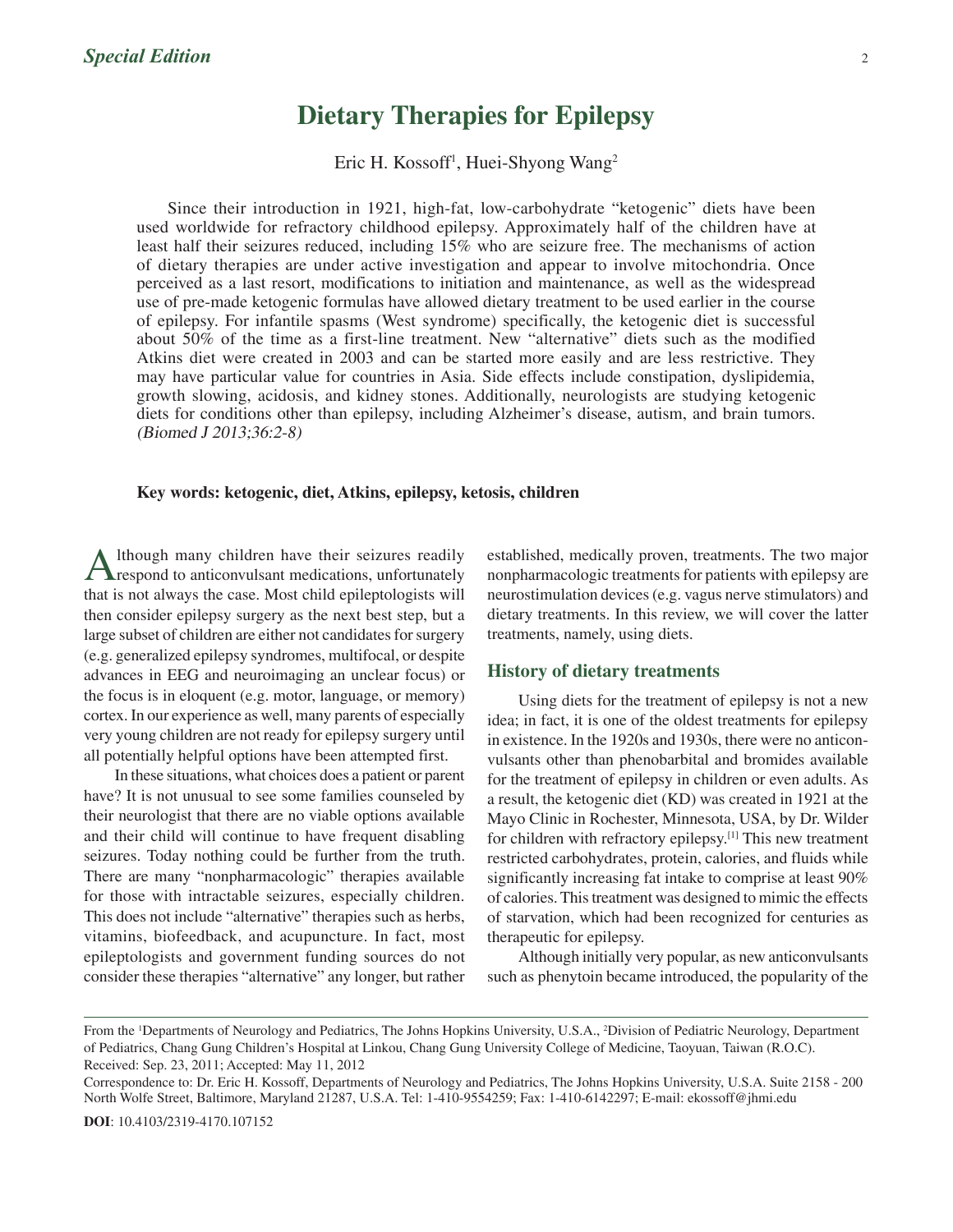KD waned, with usage primarily limited to select academic institutions and as a last resort for children with severe epilepsy. After the creation of the Charlie Foundation parent support group in 1994 by the father of a child with seizures treated at Johns Hopkins Hospital in Baltimore, Maryland, interest was reawakened in the United States and then around the world 3–4 years later.[2]

It is an exciting time for those who use the KD, now nearly 20 years since the founding of the Charlie Foundation. Nearly 100 new articles devoted to dietary therapy per year are being published. Large international symposia devoted to the use of dietary therapies have been held in Phoenix, Arizona, USA in 2008, Edinburgh, UK in 2010, and a third is planned for Chicago, Illinois, USA in September 2012. The years 2008 and 2009 were the most dramatic for KD research with two prospective controlled trials demonstrating efficacy of the KD and an International Consensus Statement guiding ideal use and management for neurologists and dietitians.<sup>[3-5]</sup> There are now four different KDs available to choose from: the traditional "classic" KD, the medium-chain triglyceride (MCT) diet, the modified Atkins diet (MAD), and the low glycemic index treatment (LGIT). Diets are being used for adults, as new-onset therapy, and in conditions other than epilepsy. All of these startling developments will be discussed in this review.

## **What is the KD?**

The KD is a high-fat, adequate protein, low-carbohydrate diet that was originally designed to mimic the effects of fasting, but for extended periods [Table 1]. Calories are often restricted to 85–90% of the estimated daily requirements, and fluids are also slightly reduced.[5] The evidence for both fluid and calorie restriction is scant, however, and many centers (including ours) no longer do this. The diet "prescription" includes a ratio of fat to carbohydrate and protein combined, with 4:1 being the most common starting ratio.[6] Lower ratios, most typically 3:1 or 2:1, are utilized for infants, adolescents, and/or patients in whom higher protein and carbohydrate contents are desired due to either tolerability or side effects.[5] Children are all universally given a multivitamin, mineral, and calcium supplement. Now 90 years later, the KD is generally unchanged in its composition. Foods given often include butter, cream, oils, mayonnaise, fish, chicken, and steak. The KD can also be given to infants or children with gastrostomy tubes easily as a formula preparation, including a 4:1 or 3:1 premixed powder or liquid (Nutricia KetoCal™).[7] Other formulas have also been created in the United States (KetoVolve™), Korea (Ketonia™), and Japan (Ketonoformula™).

Many investigators have attempted to change the methods of providing and starting the KD in order to improve tolerability, therefore making dietary therapy a more attrac-

**Table 1: Comparison of the four major ketogenic diets in clinical use (1000 kcal/day provided)**

| <b>Diet</b>           | Fat $(g)$ , %<br>calories | Protein $(g)$ , %<br>calories | Carbohydrate<br>$(g)$ , % calories |  |
|-----------------------|---------------------------|-------------------------------|------------------------------------|--|
| Classic long chain    |                           |                               |                                    |  |
| triglyceride          |                           |                               |                                    |  |
| 4:1                   | $100(90\%)$               | 17(7%)                        | 8(3%)                              |  |
| 3:1                   | 96                        | 18                            | 14                                 |  |
| 2:1                   | 92                        | 20                            | 26                                 |  |
| 1:1                   | 77                        | 37                            | 40                                 |  |
| Medium chain          | 78 (70%)                  | $25(10\%)$                    | 50 (20%)                           |  |
| triglyceride oil diet |                           |                               |                                    |  |
| Low glycemic index    | $67*(45%)$                | $40-60*$                      | $40 - 60(27%)$                     |  |
| treatment             |                           | (28%)                         |                                    |  |
| Modified Atkins diet  | $70*(70%)$                | $60*(25%)$                    | $10 - 20(5%)$                      |  |

\*Values are approximate

tive option for families nervous about how tough it can be. The KD is traditionally implemented in the hospital by a trained dietitian with calories advanced slowly after a 24–48 h fasting period. During this fasting period, blood glucose is checked approximately every 4–6 h and urine ketones daily. Parents are educated regarding how to weigh and measure foods during the admission period. Over a 3-day period, the calories are gradually increased until maximal and then the child is discharged home with parents.

Many of these traditional aspects of KD initiation have been challenged in recent years, however. Evidence from a randomized trial performed in Philadelphia, USA suggests that the fast may not be necessary, although the seizure control may occur quicker when children are fasted. [8,9] As a result of this important study, other investigators have continued to look at alternative ways to start as well as maintain the KD. Research has shown that the KD can be started as an outpatient and with lower ratios, and maintained without the same level of restrictiveness on calories, fluids, and protein.[5,10] Most centers today in United Kingdom no longer admit children to the hospital to start the diet in fact. Some centers will start the KD at full calories and gradually increase the ketogenic ratio (rather than calories) over a 3-day period.

Once started, a trained pediatric dietitian often adjusts the KD at periodic, often every 3-month, follow-up clinic visits in order to optimize growth, nutrition, and efficacy.[5] Laboratory studies including complete blood count, comprehensive metabolic profile, and fasting lipid panel should be obtained prior to each clinic visit. An international group of physicians and dietitians, experts in the KD, published a consensus statement regarding ideal implementation and management in 2009 in order to help guide what tests should be performed in children and how best to administer the diet.[5] However, this consensus statement has remarkable flexibility inherent in the protocols, recognizing the myriad ways in which some international centers have adapted the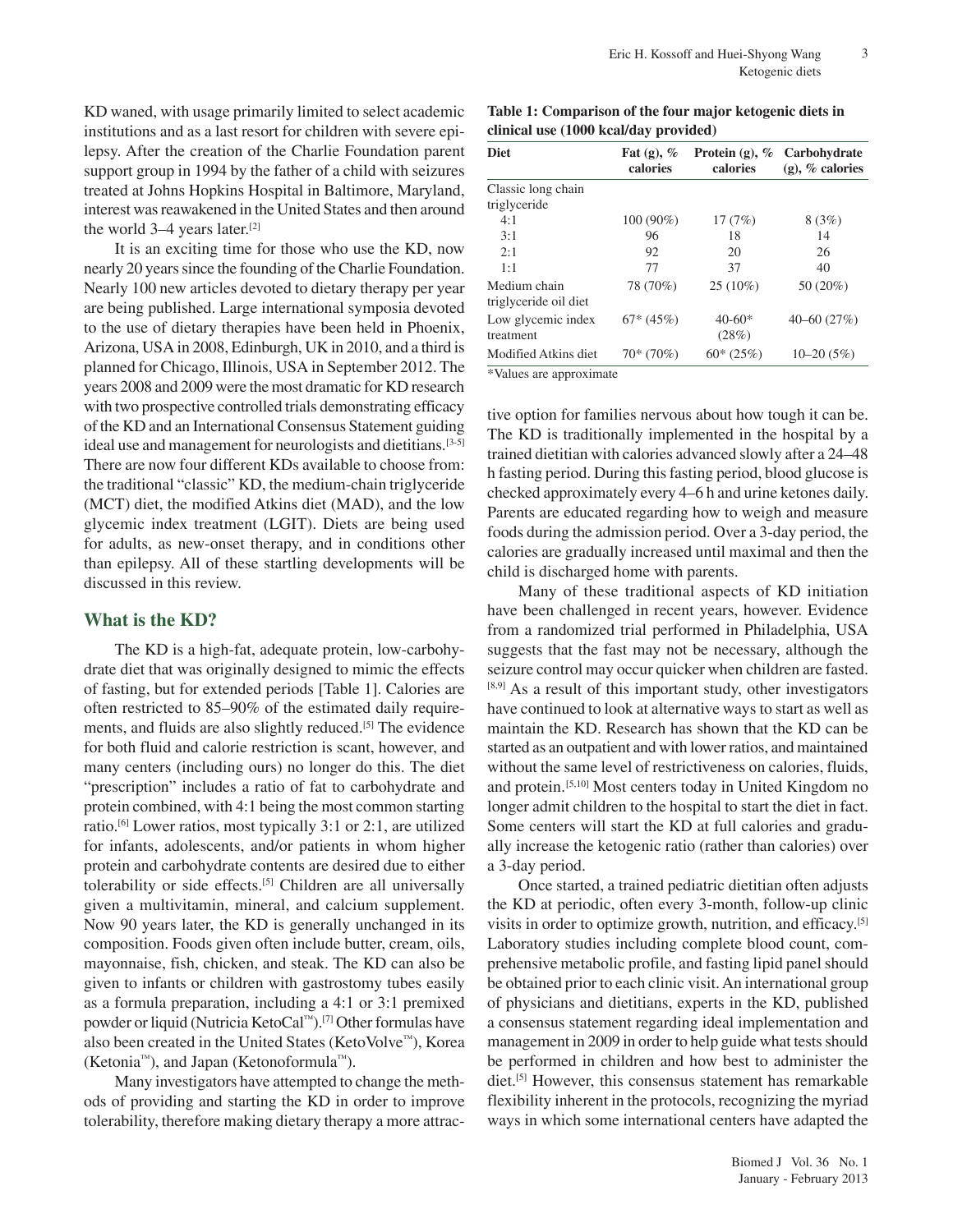diet for their country and culture. The diet can be successfully used for many religions, food allergies, and even for vegetarian families.

The KD is typically continued for 3–6 months if not successful and 2 years if it is.<sup>[5]</sup> However, if efficacious and seizures are still persisting (although reduced), many families will wish to continue the KD for much longer, occasionally decades in some situations.[11] Similar to anticonvulsant medications, if a neurologist wishes to discontinue the diet, it should be done gradually. A recent article by Worden *et al*, found that the KD can be successfully discontinued over several weeks, as opposed to the traditional 6 months, without worsening of seizures in most situations.[12] This allows families to move on more rapidly to both regular foods and perhaps new anticonvulsants when it is time to end the KD.

## **Proof of efficacy**

Hundreds of studies over the past two decades have shown remarkably similar results. Approximately 50–60% of children will have at least a >50% seizure reduction, with one third have  $>90\%$  response.<sup>[13-15]</sup> Over 1 in 10 will become seizure free. This is remarkable considering how often intractable their epilepsy may be, and how overall unlikely anticonvulsants would be to improve their seizures. Efficacy with the KD does not appear to decrease over the years, and children can have seizure control many years later, surprisingly even after the KD has been stopped in some circumstances.<sup>[16,17]</sup>

The KD appears to work equally well for any age or gender.[5] However, there are some epilepsy syndromes and situations in which the KD may show better (or worse) efficacy [Table 2].[5] Not long ago, a KD review article would not mention any epilepsy indications for the KD other than glucose transporter-1 (GLUT-1) deficiency or pyruvate dehydrogenase (PDH) deficiency. Children with Lennox– Gastaut syndrome were the most commonly started on the KD, despite no specific published evidence of benefit for that condition.

This situation has changed recently, as evident in Table 1 of the 2009 consensus statement, which lists indications for the KD.[5] These include myoclonic-astatic epilepsy, tuberous sclerosis complex, Rett syndrome, infantile spasms, Dravet syndrome, and children receiving only formula. Mitochondrial disorders also appear to do very well with KD therapy.[18] The data justifying the use of the KD for Dravet syndrome and myoclonic-astatic epilepsy have grown even more since the 2009 consensus statement was published.<sup>[19,20]</sup>

Of all these indications, however, perhaps the fastest growing and most established is infantile spasms (West syndrome). Research by Hong and colleagues in 104 consecutive infants demonstrated that 64% would have >50% spasm reduction using an intent-to-treat analysis.[21]

## **Table 2: Potential indications and contraindications for dietary therapy**

| Probable benefit (at least two publications)                        |  |  |  |
|---------------------------------------------------------------------|--|--|--|
| Glucose transporter protein-1 (GLUT-1) deficiency                   |  |  |  |
| Pyruvate dehydrogenase deficiency (PDHD)                            |  |  |  |
| Myoclonic-astatic epilepsy (Doose syndrome)                         |  |  |  |
| Tuberous sclerosis complex                                          |  |  |  |
| Rett syndrome                                                       |  |  |  |
| Severe myoclonic epilepsy of infancy (Dravet syndrome)              |  |  |  |
| Infantile spasms                                                    |  |  |  |
| Selected mitochondrial disorders                                    |  |  |  |
| Children receiving only formula (infants or enterally fed patients) |  |  |  |
| Suggestion of benefit (one case report or series)                   |  |  |  |
| Landau-Kleffner syndrome                                            |  |  |  |
| Lafora body disease                                                 |  |  |  |
| Combined use with vagus nerve stimulation                           |  |  |  |
| Combined use with zonisamide                                        |  |  |  |
| Children with recently worsened seizures in the past month          |  |  |  |
| Contraindications (*relative)                                       |  |  |  |
| Pyruvate carboxylase deficiency                                     |  |  |  |
| Porphyria                                                           |  |  |  |
| Beta-oxidation defects                                              |  |  |  |
| Primary carnitine deficiency                                        |  |  |  |
| Inadequate ability to maintain nutrition or comply with the KD      |  |  |  |
| restrictions                                                        |  |  |  |
| Combined use with phenobarbital*                                    |  |  |  |
| Children with a clear focal lesion potentially resectable*          |  |  |  |
| Severe gastroesophageal reflux*                                     |  |  |  |
|                                                                     |  |  |  |

Perhaps most remarkably, 37% had at least 6 months of spasm freedom during treatment. Kang *et al*, randomized 40 spasmfree infants treated with the KD to either stop the diet after 8 months or after the more traditional 24 months.[22] The risk of spasm recurrence was equal between groups, and growth disturbance was higher in the children treated longer, suggesting short KD periods are justified in infantile spasms.[22] The KD also appears to be helpful for infantile spasms as a firstline therapy, which will be discussed later in this review.[23]

There have been several new epilepsy conditions with published evidence suggesting the strong benefit of the KD, most notably refractory status epilepticus. The epilepsy condition entitled FIRES (fever-induced refractory epilepsy syndrome), often difficult to control with poor developmental outcomes, appears to be very susceptible to the KD.[24] For patients in status epilepticus, the KD is a very feasible option and requires primarily switching the patient's nasogastric tube formula from standard to ketogenic, with successful results typically described within  $7-10$  days [Table 3].<sup>[25]</sup> Other new conditions reported recently include childhood absence epilepsy and Sturge– Weber syndrome.<sup>[26,27]</sup>

# **Mechanisms of action**

Despite nearly 100 years of use, the mechanism (or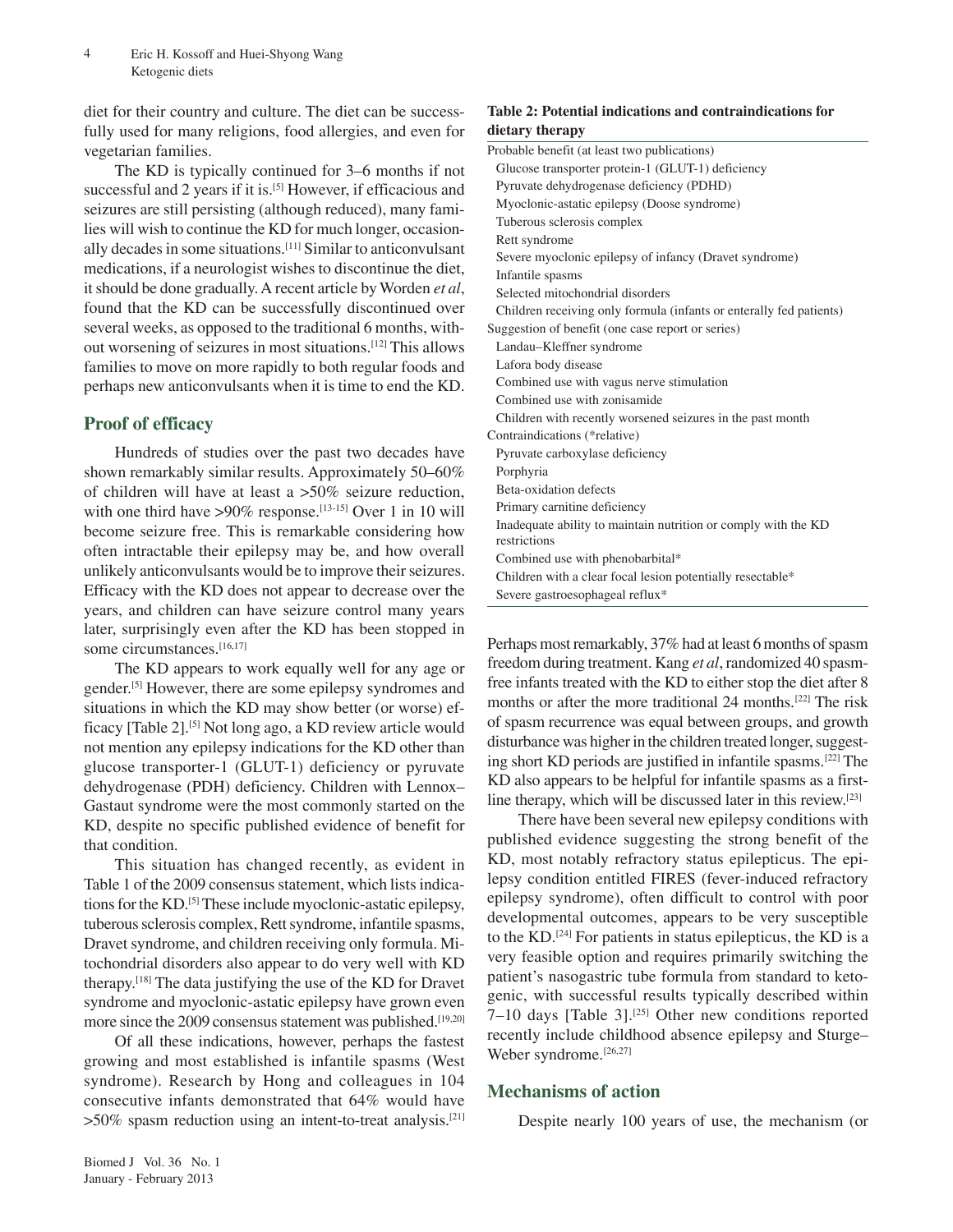**Table 3: Published reports of the ketogenic diet for status epilepticus**

| <b>Author</b> (year) | <b>Subjects</b> | Age (years) | Time to response |
|----------------------|-----------------|-------------|------------------|
| Bodenant (2008)      |                 | 54          | 7 days           |
| Villeneuve (2009)    | 5               | $1 - 10$    | $1-10$ days      |
| Kumada (2009)        | 2               | 5           | 5, 10 days       |
| Wusthoff $(2010)$    | 2               | 29, 34      | $4, 8$ days      |
| Nabbout (2010)       | 9               | $5 - 8$     | 4-6 days         |
| Cervenka (2011)      |                 | 49          | 7 days           |
| Ismail $(2011)$      |                 | 14          | 10 days          |
| Nam (2011)           | 5               | $4 - 40$    | $1-19$ days      |

mechanisms) of action of the KD remains somewhat unclear.[28] Although previously believed to involve ketosis (hence the term "ketogenic" diet), many researchers believe ketosis is not the primary way these diets work but rather represents a marker of the metabolic shift that occurs with this treatment.[28] Evidence from the MAD and LGIT also lend credence to this theory as both treatments have lower and less stable ketone levels, yet similar efficacy to the KD. The glycolysis inhibitor 2-deoxy-p-glucose (2DG), which has been proposed as a possible pharmacologic mimic of the KD, appears to have a different acute seizure test profile than the KD, indicating that lowering the serum glucose levels may not be the primary reason why the KD is effective.<sup>[29]</sup> A lack of effect of serum glucose on efficacy has also been noted in clinical studies as well.<sup>[30]</sup>

Current research in animals involves calorie restriction, increased levels of CSF amino acids and neurotransmitters, potassium ATP channel activation, effects on adenosine, glucose stabilization, glycolysis inhibition, direct effects of polyunsaturated fatty acids (PUFAs), and still potential effects of individual ketone bodies (β-hydroxybutyrate, acetone, and acetoacetate).<sup>[28,31,32]</sup> The KD appears to improve energy metabolism of neurons, probably through mitochondria and mitochondrial uncoupling proteins.[33] There may be different mechanisms at work for the effect of the KD on different epilepsy syndromes, and very few of these theories fully explain the often immediate reduction in seizures noted during the initial hours of fasting, even before any actual food is given.[34]

## **New "alternative" diets**

Despite the much less restrictive way in which the diet is started and maintained nowadays, there are still many parents of children with epilepsy who are concerned about the difficulty in changing their lifestyle to adopt a KD. This may be especially true in Asia with sharing of foods and rice in the diet. Some of these patients include busy families with multiple children, adolescents, adults, and patients who do not eat fat. For these children, the new "alternative" diets may be options that can allow dietary treatment to be tried.

The first alternative diet, the MCT diet, has been used since the 1970s, and this diet utilizes more of the extremely ketogenic oil in order to allow for more carbohydrates.[35] It is generally equivalent to the classic KD and is used mostly in United Kingdom and Canada today. The LGIT was first published by Dr. Elizabeth Thiele and Heidi Pfeifer from Massachusetts General Hospital in Boston, USA in 2005.[36] This diet provides carbohydrates with glycemic indicies <50 (e.g. berries, whole grain, green vegetables) in order to maintain stable blood glucose levels.[36] Although serum ketones do increase on the LGIT, they are extremely low and not measurable in urine, and the LGIT is started as an outpatient without a fast. An update in 2009 from the same group now includes 76 children, of whom 50% of those remaining on the diet at 3 months had  $>50\%$  seizure reduction.<sup>[37]</sup>

The fourth and final alternative KD, entitled the modified Atkins diet (MAD), was created and published by the author Eric Kossoff from Baltimore, USA in 2003.[38] The MAD is also started as an outpatient without a fast, but does not restrict calories, fluid, or protein.[38] Carbohydrates are restricted to 10 g/day (children) or 20 g/day (adults), and fats are strongly encouraged in order to maintain ketosis.<sup>[39,40]</sup> There are now 22 combined publications to our knowledge about the use of the MAD in children and adults, with 123 (44%) of 280 total subjects having >50% seizure reduction after 6 months, of which 72 (26%) had >90% improvement. These results are quite similar to those described in the KD. One recent publication suggests that using one of the KD formulas (Nutricia KetoCal™) during the initial month may in fact boost the efficacy of the MAD by providing additional fat sources.[41] Other high-fat formulas or even oils may likely be similarly beneficial. Children can be switched from the MAD to the KD, with 30% of those switched having additional seizure improvement, especially if their underlying condition was myoclonic-astatic epilepsy (Doose syndrome).<sup>[42]</sup> We routinely use the MAD for adolescents and adults at Johns Hopkins Hospital now instead of the KD.

#### **Side effects**

Side effects do occur with dietary therapies as these treatments are neither organic nor designed to be healthy. However, most of the adverse effects are treatable, especially hypercholesterolemia (with ratio or fat composition changes), mineral deficiencies, acidosis, constipation, and weight loss (with extra calories).<sup>[5,43]</sup> An important change in the mindset of neurologists and dietitians at KD centers is to now prevent these side effects before they actually occur. Starting without a fast or using an alternative diet could potentially help, especially in the short term.[8]

One way to prevent side effects may be including the automatic use of supplements such as calcium, carnitine, selenium, zinc, and Vitamin  $D^{[5,44]}$  A study of oral citrates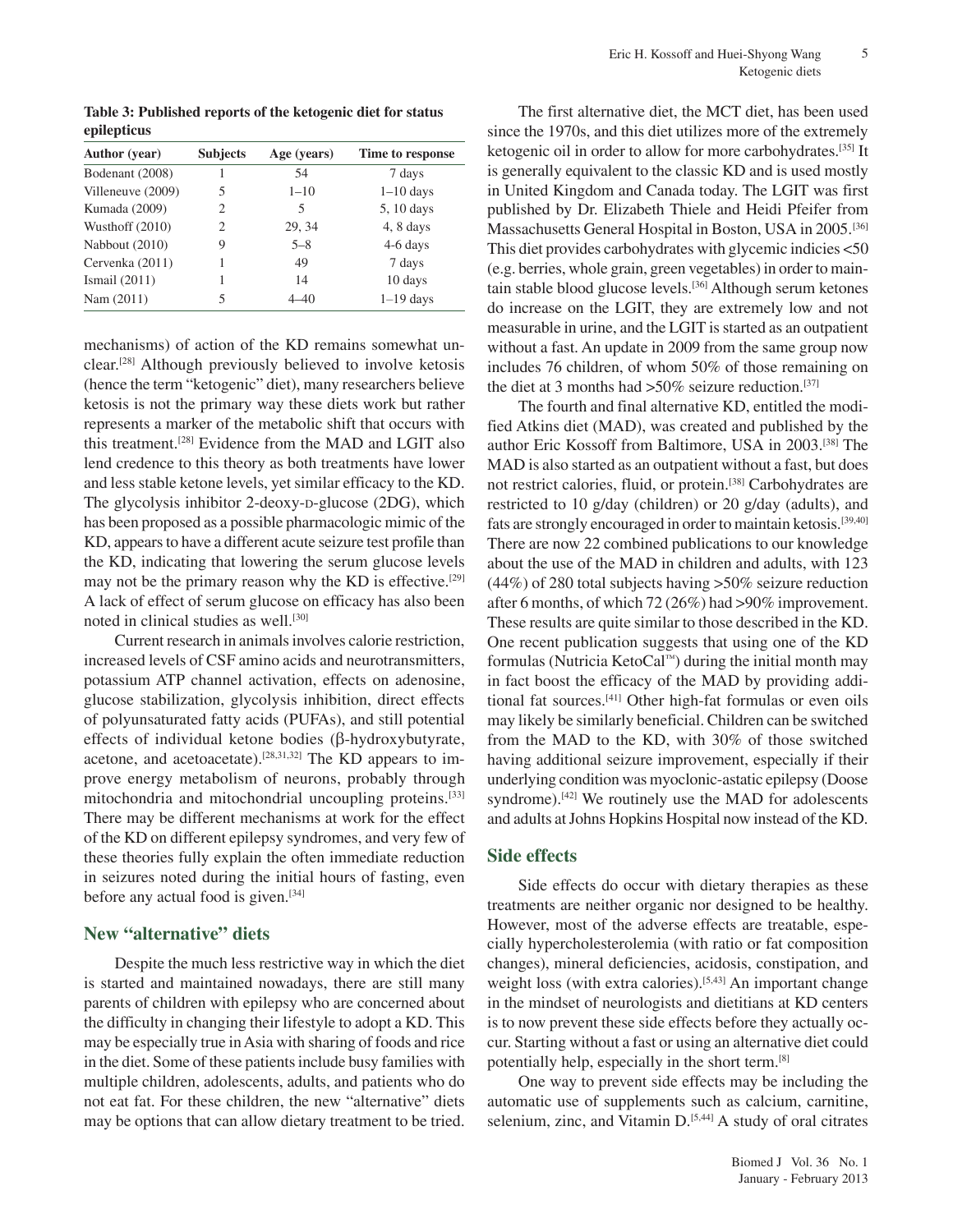(Polycitra  $K^M$ ) as an empiric, universal supplement to children on the KD found a reduction in the incidence of kidney stones from 6.9% to  $0.9\%$  ( $p = 0.02$ ).<sup>[45]</sup> Continued work into potentially avoiding side effects before they even occur will improve the tolerability of dietary therapies, expanding their use.

Long-term side effects with prolonged use of dietary therapies can occur with higher prevalence than short-term ones. These include kidney stones, bone fractures, and decreased linear growth.[46] Should it prove useful and be necessary in the long term, it may be reasonable to consider changing these patients to the MAD or LGIT after several years. Recent data from Patel have also determined that in children who were on the KD years before (but have discontinued it), there are no obvious long-term effects on growth, cholesterol, or cardiac health.[16] Further research into long-term effects is necessary.

## **Adults**

In the earliest days of the KD, adults were treated equally to children, with a study from Barborka in 1930 reporting excellent efficacy similar to the pediatric age group.[47] However, the KD became perceived as too restrictive for adults in the subsequent decades, perhaps due to an erroneous belief that adults would not be compliant with a restrictive dietary therapy. With the widespread use of the MAD, this situation has changed. Research would suggest that the MAD can be helpful in also approximately half of the adults and the potential benefits of weight loss may influence some obese adults to try this treatment.<sup>[40]</sup> Using dietary treatments may also have value for women considering pregnancy and those with medication side effects. Adult epilepsy diet centers have opened in 2010 in Baltimore and London.

## **First-line use**

As discussed previously in this review, there are several "indications" for using the KD based on strong evidence for seizure reduction. For infantile spasms specifically, the results would suggest that younger children and those with fewer previously tried anticonvulsants are more likely to have a  $>90\%$  response.<sup>[21]</sup> Therefore, one would have to consider the use of the KD sooner in the course of epilepsy. Over the past 5 years, especially at our institution, we have offered the KD as a formula for parents of children with infantile spasms as a first-line therapy instead of adrenocorticotropic hormone (ACTH) or vigabatrin, typically when infants are seen quickly after spasms begin. In 2008, we reported our results in comparison to ACTH.[23] There was no statistical difference between the diet and ACTH, and the spasm recurrence rate was lower with the KD, perhaps as it could be continued for 6 months (unlike ACTH which is typically stopped after  $1-2$  months).<sup>[23]</sup> A family has created a foundation entitled the Carson Harris Foundation based on their personal experience to help promote the concept of using the diet first-line for infantile spasms (www.carsonharrisfoundation.org).

We suspect that this is the future of the KD, but it requires faith in the efficacy of the KD on the part of the neurologist and dietitian, and also willingness to give the diet for at least 2–3 weeks to work on the part of the parent (or patient). KD formulas and alternative diets such as the MAD may improve the ease of using dietary treatments first line as well. Lastly, dietitians would have to be available on an almost urgent basis in some situations for this to be feasible.

## **Non-epilepsy uses**

In a manner similar to anticonvulsants, which are used for migraine and bipolar disorder, the KD is being examined for neurologic conditions other than just epilepsy.<sup>[48]</sup> It seems that nearly all possible neurologic conditions have been reported in the past decade in either animal studies or limited human trials, including autism, hypoxic-ischemic encephalopathy, amyotrophic lateral sclerosis, and traumatic brain injury.[48] The three conditions that have been studied the most are brain tumors, Alzheimer disease, and migraine. These will be discussed in more detail.

Brain tumors have been investigated in mice, with results showing benefit theorized to be primarily due to calorie restriction rather than ketosis or any other mechanism of action.[49] A prospective trial in Germany of a low-carbohydrate diet (70 g of carbohydrate per day) for 16 adults with advanced metastatic cancer has been recently published.[50] Five appeared to have some stability of their disease and improvement in quality of life, suggesting further study is warranted.[50] Alzheimer disease was also first studied in mice with some reduction in amyloid beta proteins 40 and 42 leading to the marketing of an MCT powder supplement entitled "Axona" which is available for sale in the United States today.<sup>[51,52]</sup> Lastly, migraine had been studied in the 1930s only, so our center decided to also investigate KD for this condition today. As anticonvulsants such as topiramate and valproate can be helpful for migraine prophylaxis, we studied eight adolescents with chronic daily headaches using the MAD.[53] Unfortunately, the trial was unsuccessful with low efficacy, poor recruitment, and the study was ended prematurely.[53] It may be helpful perhaps for adults with less frequent or severe headaches according to a recent published commentary from Italy, but in this population it was not.[54] Regardless, it is likely that for different neurologic conditions the KD may have differing mechanisms of action.[55]

## **Use in Asia?**

A potentially very promising region of the world for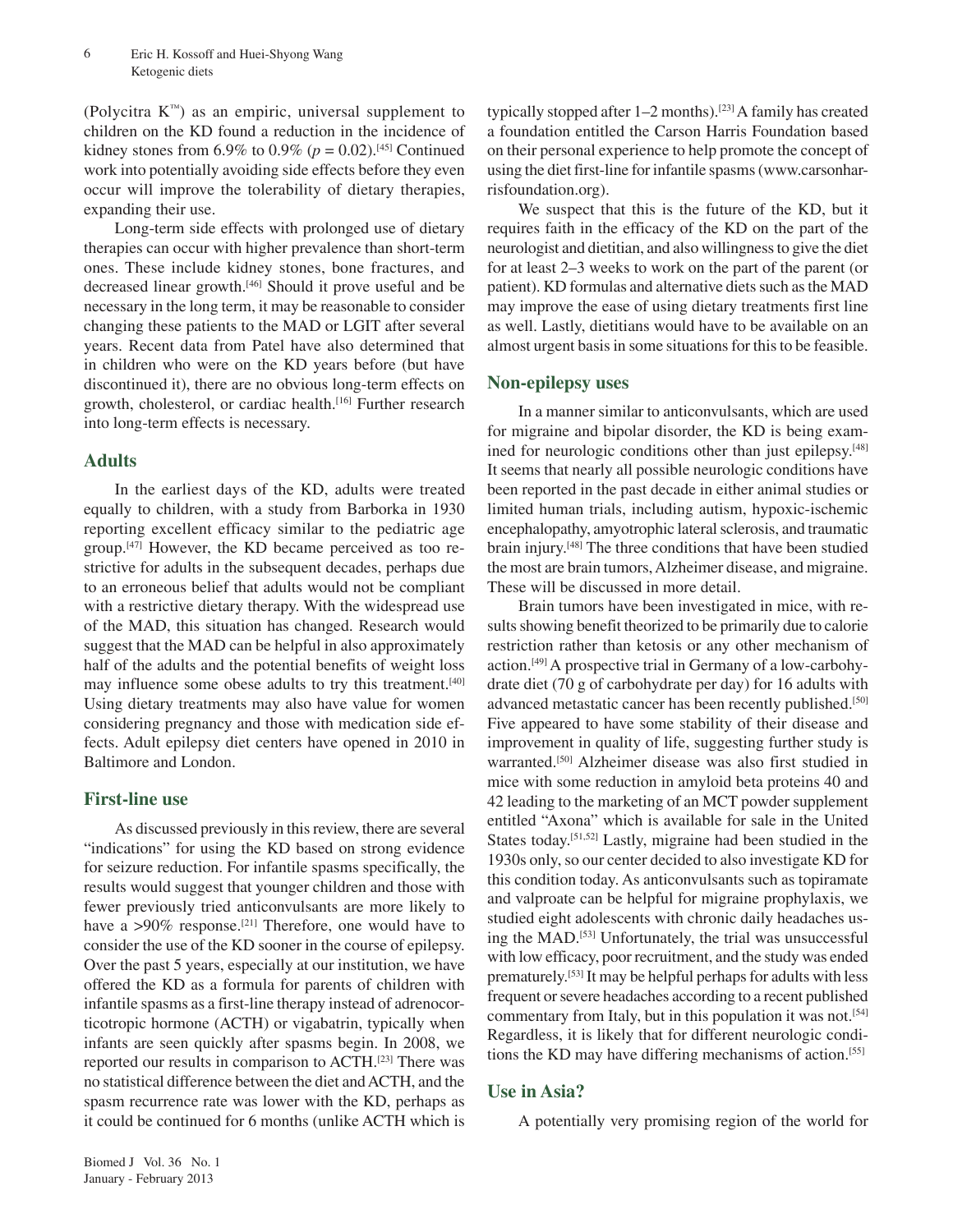which dietary therapies may be very advantageous is Asia. Large populations, occasional unavailability of certain anticonvulsants (or surgery), and a strong interest in using dietary manipulation rather than traditional medicine by patients create a hospitable climate for consideration of this therapy. Already today, the KD is well established with publications from centers in Taiwan, Korea, India, and Japan.<sup>[6,15,56,57]</sup>

One key to further advancement of the use of dietary treatments throughout Asia may involve using the MAD.[58] Several advantages include limited need for dietitian involvement, greater flexibility for carbohydrates such as rice, increased ability to share foods at the table with family members, and improved palatability. Computer programs such as KetoCalculator (www.ketocalculator.com) are also accessible in Asia and allow for greater food recipes and variety. Based on work from rural Honduras, in which dietitian support is not available but the MAD was successfully implemented, Ms. Jeanne Riether, a parent advocate in Heilongjiang, China, is helping stimulate the use of the MAD at Harbin Children's Hospital and throughout China. [59] Her website (www.healingyounghearts.org/wordpress) includes information about dietary therapies for China.

## **Conclusions**

The use of KD for epilepsy continues to grow in popularity worldwide. Recent attempts to make the diet more palatable, easier to start, and safer to maintain have expanded its use. No longer are dietary treatments used only as a last resort and solely for children. Basic scientists and neurologists are becoming interested in dietary therapies as well for conditions other than epilepsy. Dietary treatment will continue to grow and expand in usage throughout Asia and Taiwan.

## **REFERENCES**

- 1. Wilder RM. The effect of ketonemia on the course of epilepsy. Mayo Clin Bull 1921;2:307-8.
- 2. Kossoff EH, McGrogan JR. Worldwide use of the ketogenic diet. Epilepsia 2005;46:280-9.
- 3. Neal EG, Chaffe H, Schwartz RH, Lawson MS, Edwards N, Fitzsimmons G, *et al*. The ketogenic diet for the treatment of childhood epilepsy: A randomized controlled trial. Lancet Neurol 2008;7:500-6.
- 4. Freeman JM, Vining EP, Kossoff EH, Pyzik PL, Ye X, Goodman SN. A blinded, crossover study of the ketogenic diet. Epilepsia 2009;50:322-5.
- 5. Kossoff EH, Zupec-Kania BA, Amark PE, Ballaban-Gil KR, Bergqvist AC, Blackford R, *et al*. Charlie Foundation, and the Practice Committee of the Child Neurology Society. Optimal clinical management of children receiving the ketogenic diet: Recommendations of the International Ketogenic Diet Study Group. Epilepsia 2009;50:304-17.
- 6. Seo JH, Lee YM, Lee JS, Kang HC, Kim HD. Efficacy and

tolerability of the ketogenic diet according to lipid:nonlipid ratios--comparison of 3:1 with 4:1 diet. Epilepsia 2007;48:801-5.

- 7. Kossoff EH, McGrogan JR, Freeman JM. Benefits of an all-liquid ketogenic diet. Epilepsia 2004;45:1163.
- 8. Bergqvist AG, Schall JI, Gallagher PR, Cnaan A, Stallings VA. Fasting versus gradual initiation of the ketogenic diet: A prospective, randomized clinical trial of efficacy. Epilepsia 2005;46:1810-9.
- 9. Kossoff EH, Laux LC, Blackford R, Morrison PF, Pyzik PL, Turner Z, *et al*. When do seizures improve with the ketogenic diet? Epilepsia 2008;49:329-33.
- 10. Vaisleib II, Buchhalter JR, Zupanc ML. Ketogenic diet: Outpatient initiation, without fluid, or caloric restrictions. Pediatr Neurol 2004;31:198-202.
- 11. Kossoff EH, Turner Z, Bergey GK. Home-guided use of the ketogenic diet in a patient for over twenty years. Pediatr Neurol 2007;36:424-5.
- 12. Worden LT, Turner Z, Pyzik PL, Rubenstein JE, Kossoff EH. Is there an ideal way to discontinue the ketogenic diet? Epilepsy Res 2011;95:232-6.
- 13. Keene DL. A systematic review of the use of the ketogenic diet in childhood epilepsy. Pediatr Neurol 2006;35:1-5.
- 14. Henderson CB, Filloux FM, Alder SC, Lyon JL, Caplin DA. Efficacy of the ketogenic diet as a treatment option for epilepsy: Meta-analysis. J Child Neurol 2006;21:193-8.
- 15. Mak SC, Chi CS, Wan CJ. Clinical experience of ketogenic diet on children with refractory epilepsy. Acta Paediatr Taiwan 1999;40:97-100.
- 16. Patel A, Pyzik PL, Turner Z, Rubenstein JE, Kossoff EH. Longterm outcomes of children treated with the ketogenic diet in the past. Epilepsia 2010;51:1277-82.
- 17. Marsh EB, Freeman JM, Kossoff EH, Vining EP, Rubenstein JE, Pyzik PL, *et al*. The outcome of children with intractable seizures: A 3- to 6-year follow-up of 67 children who remained on the ketogenic diet less than one year. Epilepsia 2006;47:425-30.
- 18. Kang HC, Lee YM, Kim HD, Lee JS, Slama A. Safe and effective use of the ketogenic diet in children with epilepsy and mitochondrial respiratory chain defects. Epilepsia 2007;48:82-8.
- 19. Veggiotti P, Burlina A, Coppola G, Cusmai R, De Giorgis V, Guerrini R, *et al*. The ketogenic diet for Dravet syndrome and other epileptic encephalopathies: An Italian consensus. Epilepsia 2011;52 Suppl 2:83-9.
- 20. Kilaru S, Bergqvist AG. Current treatment of myoclonic astatic epilepsy: Clinical experience at the Children's Hospital of Philadelphia. Epilepsia 2007;48:1703-7.
- 21. Hong AM, Hamdy RF, Turner Z, Kossoff EH. Infantile spasms treated with the ketogenic diet: Prospective single-center experience in 104 consecutive infants. Epilepsia 2010;51:1403-7.
- 22. Kang HC, Lee YJ, Lee JS, Lee EJ, Eom S, You SJ, *et al*. Comparison of short-term versus long-term ketogenic diet for intractable infantile spasms. Epilepsia 2011;52:781-7.
- 23. Kossoff EH, Hedderick EF, Turner Z, Freeman JM. A case-control evaluation of the ketogenic diet versus ACTH for new-onset infantile spasms. Epilepsia 2008;49:1504-9.
- 24. Nabbout R, Mazzuca M, Hubert P, Peudennier S, Allaire C, Flurin V, *et al*. Efficacy of ketogenic diet in severe refractory status epilepticus initiating fever induced refractory epileptic encephalopathy in school age children (FIRES). Epilepsia 2010;51:2033-7.
- 25. Kossoff EH. The fat is in the fire: ketogenic diet for refractory status epilepticus. Epilepsy Curr 2011;11:88-9.